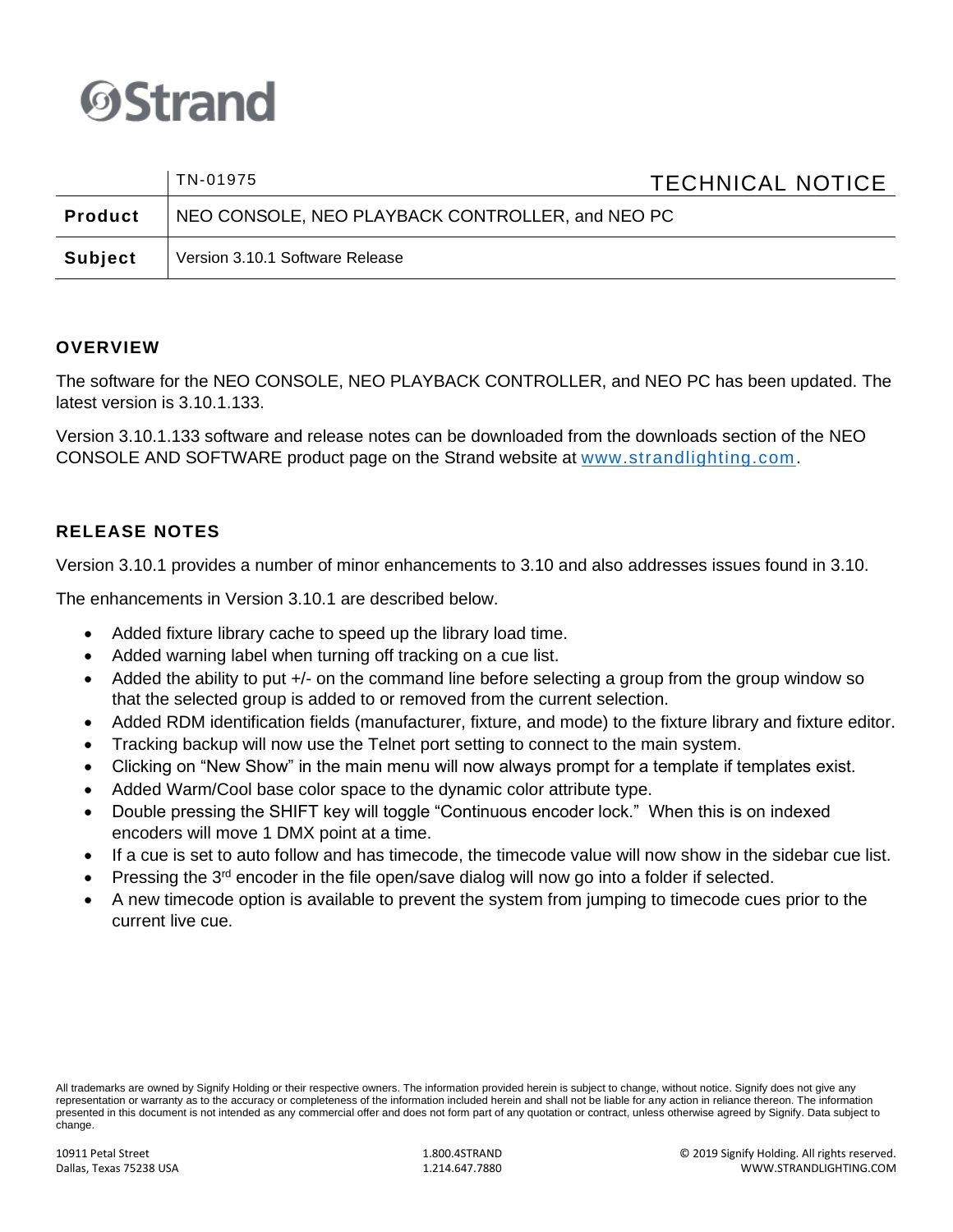

#### **Firmware Version:**

| DMX Board: V1.28.101 for full size card | Encoder Board: V1.7.2     |
|-----------------------------------------|---------------------------|
| Playback Board: V1.22.3                 | Program Board: V1.22.2    |
| Wing Control: V1.1.13                   | Wing Display: V1.1.5      |
| Rack Display: V1.1.0                    | DMX Mini Board: V1.31.105 |

*Note: The DMX card also contains the MIDI/SMPTE chip. The DMX Board firmware is V1.28.59 while the MIDI/SMPTE chip firmware is Vx.xx.102.*

### **CONTACT INFORMATION**

For more information on this technical notice or on Strand products, contact your Authorized Dealer or Strand customer service at 214.647.7880.

#### **SOFTWARE INSTALLATION**

To install or update NEO OS, follow these instructions:

Step 1: Download the current upgrade file (file name example: Neo Setup 3 X X XX.exe) from the Strand Lighting website [\(www.strandlighting.com\)](http://www.strandlighting.com/)

Step 2: Copy the software onto a USB key.

Step 3: Plug the USB key into the console.

Step 4: On the console, open the Control Panel (More > Control Panel).



All trademarks are owned by Signify Holding or their respective owners. The information provided herein is subject to change, without notice. Signify does not give any representation or warranty as to the accuracy or completeness of the information included herein and shall not be liable for any action in reliance thereon. The information presented in this document is not intended as any commercial offer and does not form part of any quotation or contract, unless otherwise agreed by Signify. Data subject to change.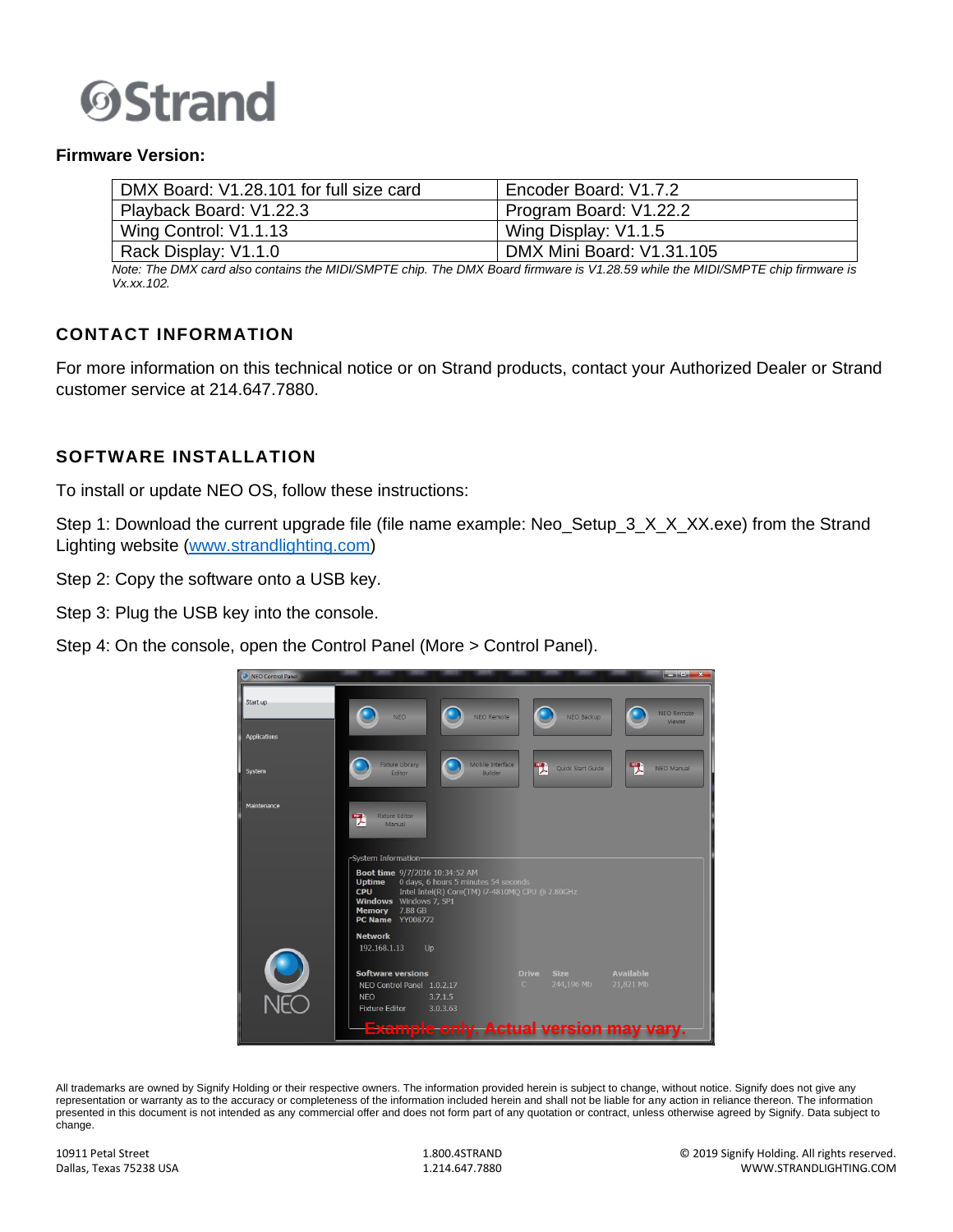

Step 5: Go to the Maintenance environment and select "Update NEO Software". The updater will look for the latest version of the software both on the hard drive first and then any USB key. Confirm that it is the right version. If it's not the right version, then check the hard drive and remove any old version that exists or correct the version that is on the inserted USB key.



Step 6: On the console, the User Account Control dialogue will box will appear.

Step 7: Confirm the program name is the correct version of software and click "Yes".

Step 8: The NEO software installation screen will appear. Click "Next" and follow all prompts to install the software.

All trademarks are owned by Signify Holding or their respective owners. The information provided herein is subject to change, without notice. Signify does not give any representation or warranty as to the accuracy or completeness of the information included herein and shall not be liable for any action in reliance thereon. The information presented in this document is not intended as any commercial offer and does not form part of any quotation or contract, unless otherwise agreed by Signify. Data subject to change.